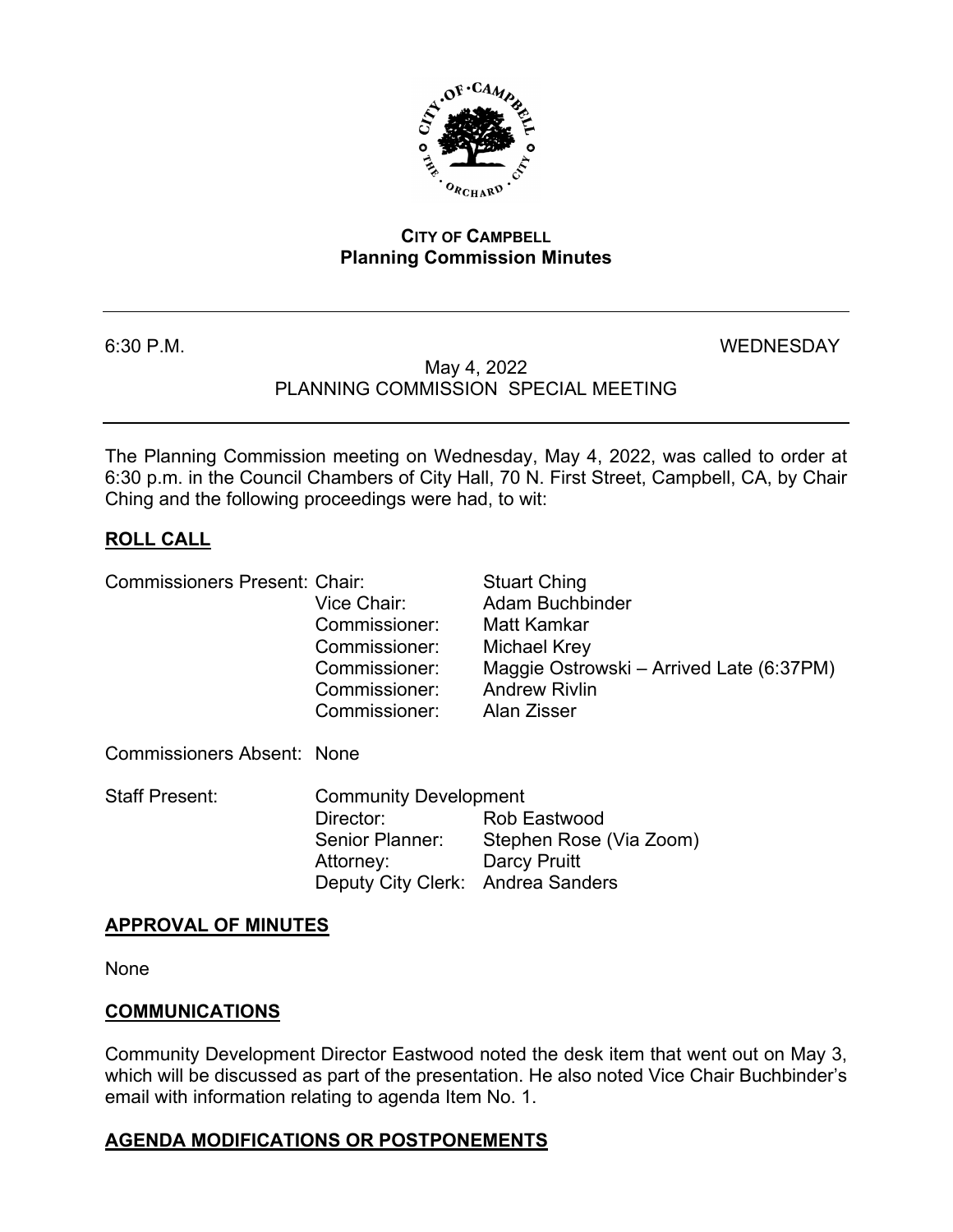None

# **ORAL REQUESTS**

None

# **PUBLIC HEARINGS**

Chair Ching noted Vice Chair Buchbinder's email and requested the topic be agendized for a future meeting with a presentation. Commissioner Kamkar volunteered to work on the presentation with Vice Chair Buchbinder.

#### **M/S: Rivlin/Krey – to agendize the "Missing Middle" housing presentation for a future meeting. The motion was approved by way of voice vote with Commissioner Ostrowski abstaining.**

Chair Ching read Agenda Item No. 1 into the record as follows:

1. **PLN-2021-12** Review and provide recommendations to the City Council on the modified and refined Objectives, Policies, and Programs, to be included in the Draft "Campbell's *Plan for Housing"* to be published later in May 2022.

Director Eastwood introduced M-Group representatives Geoff Bradley and Brittany Bendix.

Director Eastwood provided an outline of the presentation which consisted of a summary of the April 20 City Council Meeting; objectives, policies and programs; affordable housing; reducing governmental constraints; and Affirmatively furthering Fair Housing-Outreach. He stated the purpose of the meeting is to facilitate feedback on housing policies and programs to be incorporated into the draft Housing Element in early May.

Brittany Bendix, M-Group representative, discussed the feedback received at the April 20, City Council meeting. Ms. Bendix highlighted key changes which consisted of removing 1.F - ADU Ordinance Updates, 2.A – Rent Control Ordinance, with staff crafting a future rent control ordinance specific to BMR units, and  $5.X - ADU$  Incentives for Special Need Populations. 1.K – Strategically Interface with State Legislature was added. Eight items were added to higher priority. Items at a higher priority will be addressed in the first five years.

The Commission asked general questions related to the information provided on City Council feedback.

Ms. Bendix reviewed the five goals that frame policies and programs for the Housing Element. The five objectives are: 1. Improve housing affordability in Campbell and encourage the production of affordable housing. 2. Preserve existing housing and affordable housing stock. 3. Remove government constraints to housing. 4. Resilient Housing Policies. 5. Affirmatively furthering Fair Housing and address special needs.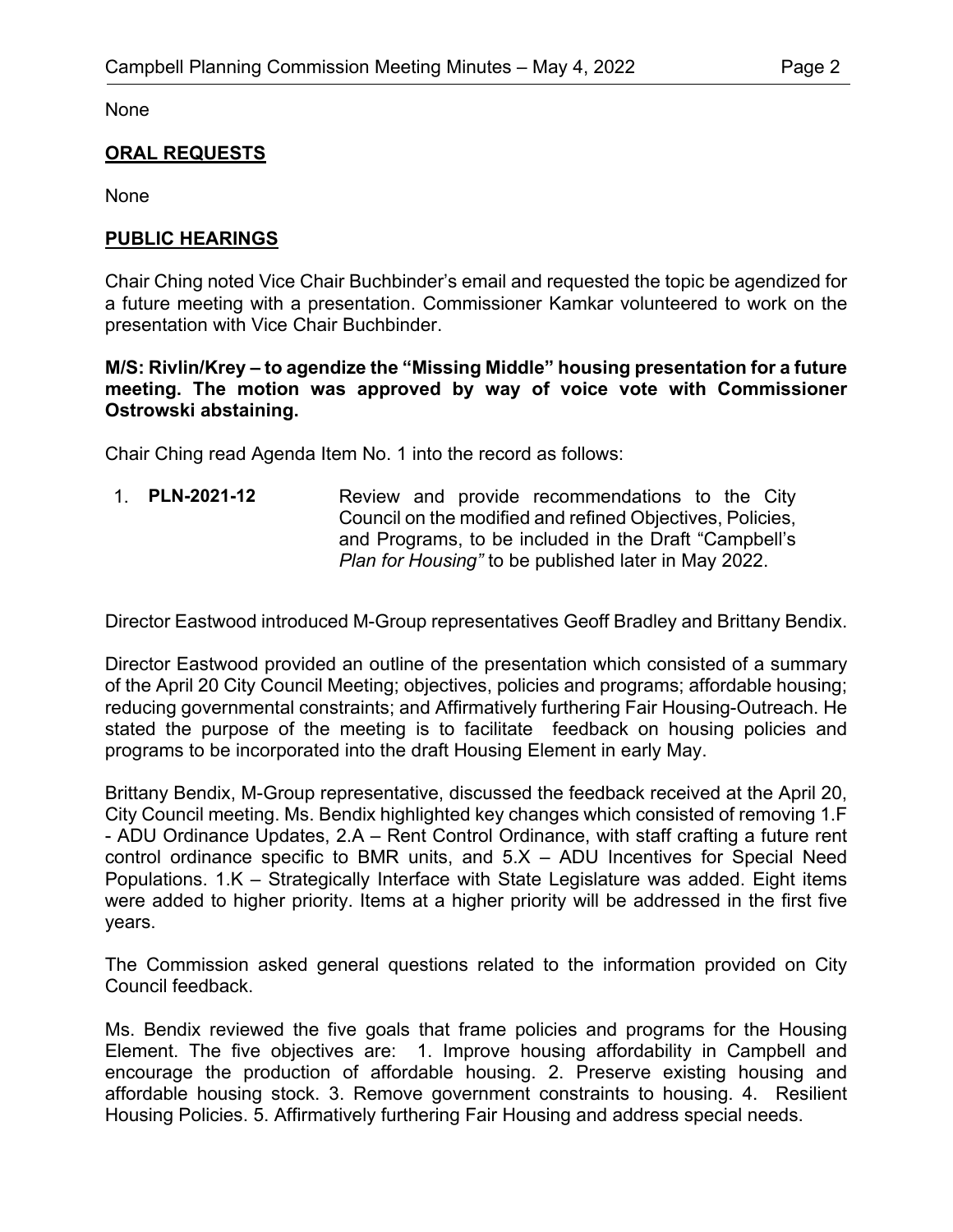Ms. Bendix reviewed the Desk item that was submitted where Exhibit A addressed new policies and programs to bolster affirmatively furthering fair housing after additional outreach as well as carry-over policies and programs from the  $5<sup>th</sup>$  Cycle Housing Element, some with updated language.

She also noted that staff is proposing rent control provisions only for Below Market Rate programs.

Ms. Bendix provided information relating to the improvement of housing affordability in Campbell.

Senior Planner Stephen Rose presented information to the draft Affordable Housing Overlay Zone (AHOZ) which is reflected in program H-1c.

Ms. Bendix presented information related to Average Maximum Unit Size reflected in Affordable Housing Program H-1d and information related to reducing Government restraints. She stated that Staff is supportive of reducing parking standards which is reflected in Program 5-3a. Ms. Bendix reviewed policies and programs that affirmatively further fair housing. Specifically, how Campbell can address special needs groups. Outreach efforts for Housing programs was also reviewed.

After Commission questions, Chair Ching opened the public hearing and asked if anyone wished to speak.

Enrique Navarre of the Santa Clara County Association of Realters offered his feedback on the presented objectives. It is his general disposition that inclusionary ordinances increase the cost of all housing projects and make market rate housing more expensive. Second, in relation to renter protections, it is his position that although it means well, it adversely affects housing providers who strive for healthy tenant relationships.

Giulianna Pendelton, Environmental Advocacy Assistant for the Santa Clara Valley Audoban Society spoke of reducing excess artificial light at night and requested outdoor lighting guidelines in the Housing Element in order to reduce light pollution and create a healthier environment for humans and wildlife. For more information, email [advocate@scvas.org.](mailto:advocate@scvas.org) In response to an inquiry from Commissioner Kamkar, Ms. Pendelton stated that data provided was obtained from the recommendation by the International Dark Sky Association.

Kalisha Webster, Senior Housing Advocate at Housing Choices, requested that when creating policies to promote accessibility for people with disabilities the City must recognize there are other types of disabilities beyond physical disabilities and the barriers to housing access can vary based on the type of disabilities. Their organization advocates for accessibility to coordinated on-site services and integration for typical affordable housing for populations that have historically been segregated in residential living facilities.

With no one else wishing to speak, Chair Ching closed the public hearing.